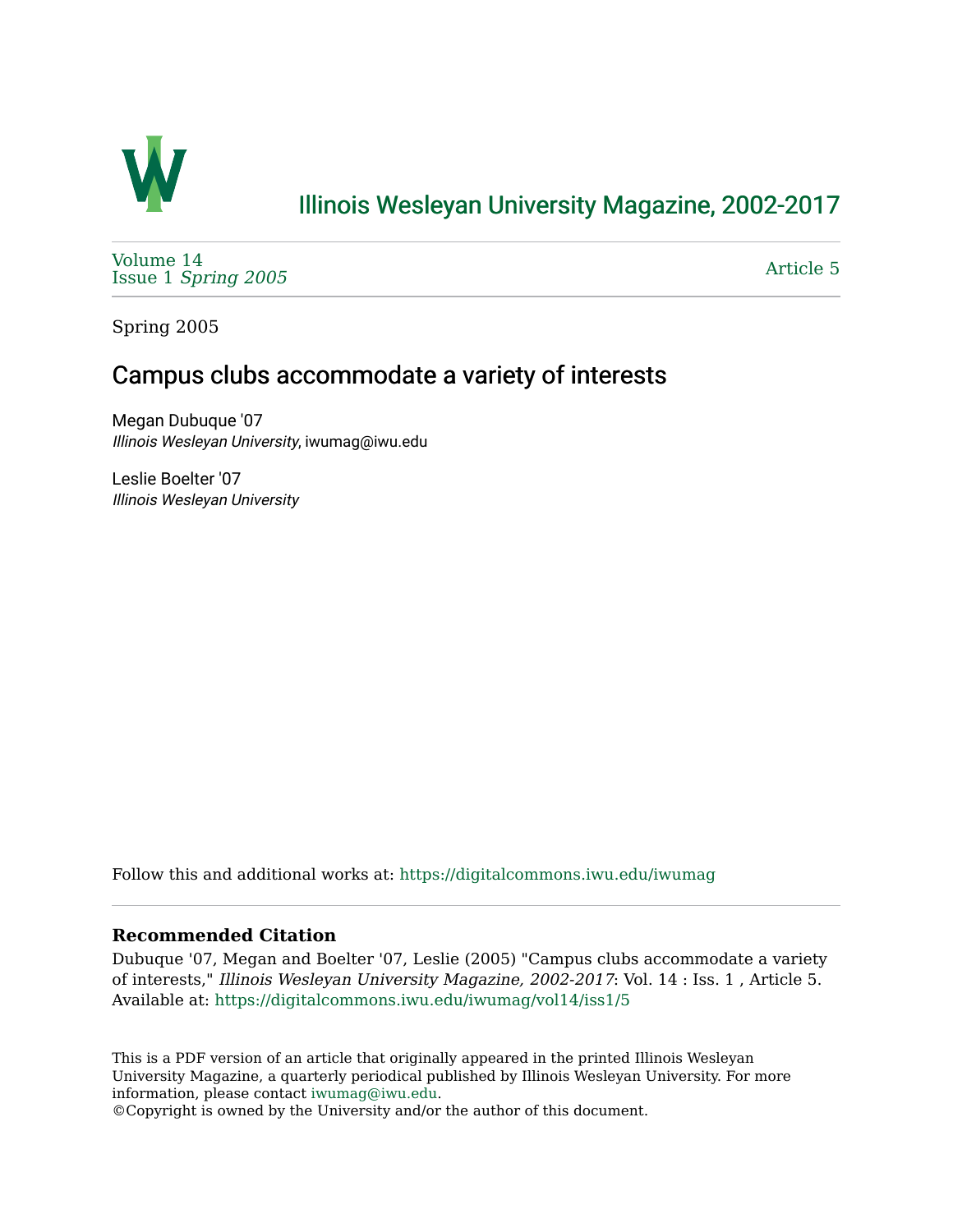### Campus clubs accommodate variety of interests



Like Spider-men in training, Brian Simonds '05 (right) and Jonathon Sestak '07 scale the inside walls of a grain silo that's been converted into a climbing gym. During warmer weather, they and other members of IWU's Rock Climbing Club take their passion for heights to the great outdoors. (Photo by Marc Featherly)

**A medley of extracurriculars help IWU students make new friends and let off some steam.** 

#### **By Megan Dubuque '07 and Leslie Boelter '07**

At a local climbing gym, the smell of sweat and rubber permeates the air. From below, shouts of encouragement and instruction cut through the pulse of music that plays in the background, as male and female students alike take turns scaling the 65-foot walls of what was formerly a grain silo. Breathing heavily, their muscles flex and tremble with the strain of the work as they climb and reclimb different routes, enjoying the thrill of freedom from the ground. For members of the IWU Rock Climbing Club, it's just a normal night out.

"It's very tricky the first time, because you're untying the rope that's holding you, and every bone in your body is telling you not to do it, but you have to," said IWU senior Brian Simonds, president of the club.

Like a first-time rock climber, when students make the college transition they often find they must untie their figurative safety rope to discover their own route in campus life. One increasingly popular means of finding

those routes is through the medley of campus clubs available to students. General categories of clubs include academic, athletic, cultural, faith, fine arts, media, political, social, and volunteer. But the sky's the limit when it comes to specific types of extracurriculars, from the American Chemical Society to the IWU Pre-Veterinarian Medicine Club; from the Bombardment Club (dodge ball) to the Dance Team and the Water Polo Club. Students can also join fine arts groups such as 9x9, the IWU filmmaking club; Shenanigans, a theatre troupe; and *Tributaries,* whose members edit a biannual collection of student writings and drawings. Students can also write for the student newspaper *The Argus,* or deejay their own show on WESN 88.1 FM, the campus radio station.

Cultural clubs include the Black Student Union, the Council of Latin American Student Enrichment, IWU Pride Alliance, the National Society for Black Engineers, and the Southeast Asian Student Association. For those that want to break out of the "Wesleyan bubble" by volunteering their time and skills, there is Circle K or Habitat for Humanity.

Currently, some 185 clubs are active on campus, according to Darcy Greder, associate dean of student affairs/co-curricular programming. Students learn about extracurricular activities in their first-year orientation and often begin participating in their first semester on campus. "It's a great way for students to get to know one another" across the gaps of class years, majors, or other distinctions that can tend to separate students into predictable cliques. Says Greder, "These activities help bridge those gaps and create the sense of community that is Illinois Wesleyan."